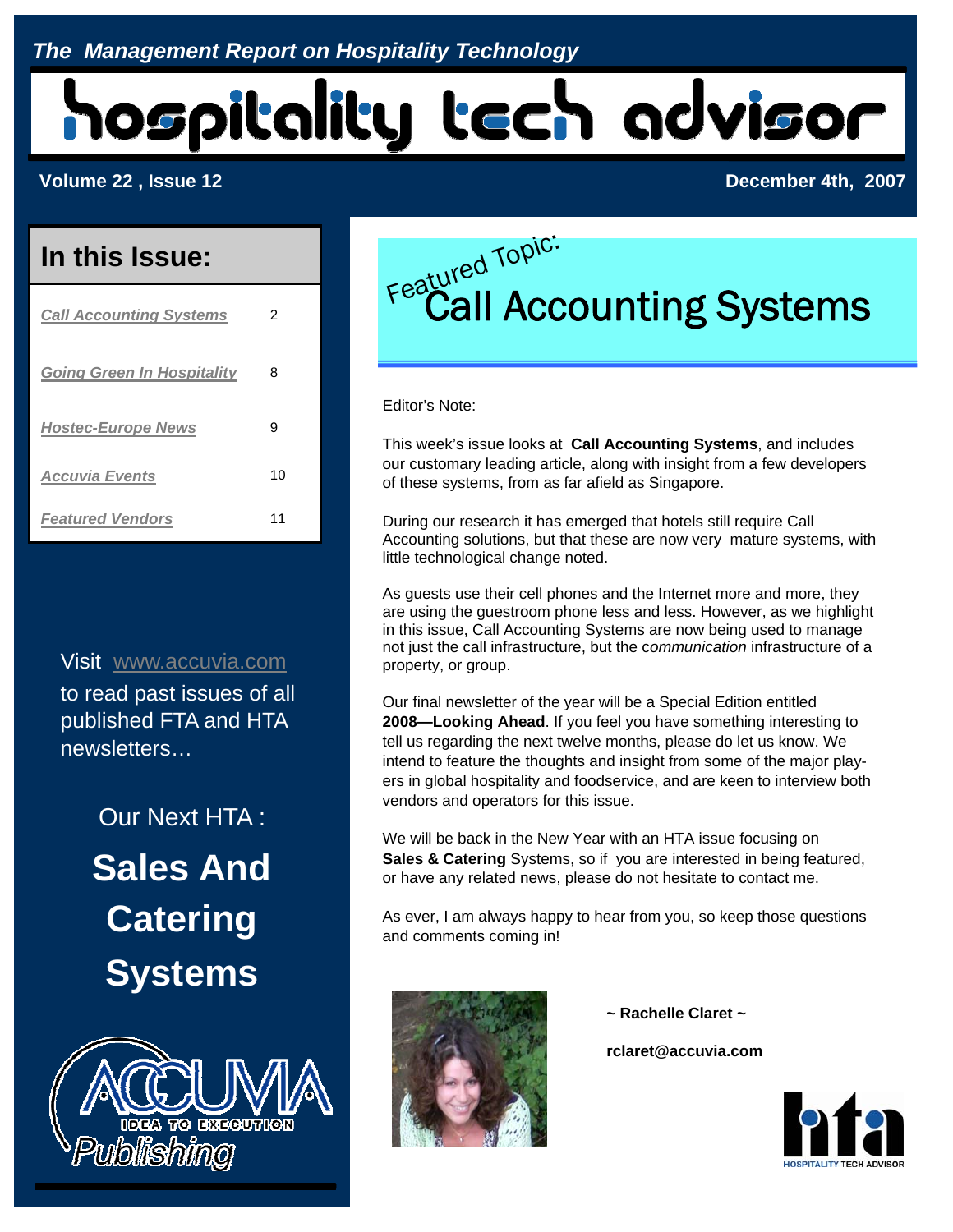# Call Accounting Systems

#### *By Nick Scavone, Senior Consultant with Accuvia.*

*Nick offers over twenty-five years' experience of management positions in hotels, resorts, and marinas, as well as previous ownership interests in restaurants, computer companies and consulting businesses. Always involved in the technical aspects of the industry, Nicholas is both an MCSE , and familiar with many other OS platforms and computer-based business solutions.* 

There was a time when the hotel room telephone was an essential part of the stay experience; a wonderful technology that connected the guest to the services of the hotel and to the outside world. Hotels charged fees to recover their costs to provide the infrastructure and to generate profits. As guests did not have any options, hotels were able to aggressively price their services.

Today, hotels still have phones in their rooms, but everything about the underlying infrastructure and ability to charge for usage has completely changed. This is not your father's telephone system anymore. However, Call Accounting systems are still fundamentally important for identifying, tracking, and pricing calls.

Essentially these systems attached to the main phone switch and capture the call detail information as it comes through the system and, based on a rate table supplied by the vendor on call charges, the system allows the hotelier to place a mark-up on each call that was made. Historically, this turned the telephone into a revenue source.

Flash forward to today and

we see a very different telephone environment. All the underlying technology is now digital, cell phones are ubiquitous and consumers are used to having choices on phone and communication services. The communication infrastructure of the hotel can be largely by-passed.

When the cell phone arrived, the revenue and profits from in-house telephones left.

However, hoteliers are using their communications environment to differentiate themselves by providing unique service offerings. These include offers such as providing free calls to certain guests and bundling phone calls with high-speed Internet services for a single fee.

As a result, the usefulness of Call Accounting systems has remained, as they have met the challenge of the digital communications world by being able to not only continue their traditional role of call capture and mark-up, but by also now providing a full-featured management interface for the control of all communications services that pass through the hotel infrastructure.



We see a certain trends in the deployment and use of Call Accounting Systems. These include:

1. Hoteliers are eliminating multiple, small systems once distributed across multiple properties and leveraging the value of their internal networks and the Internet to consolidate system capabilities into a single, in-house or thirdparty hosted solution.

2. An increasing number of operators are personalizing voice and Internet service content as well as pricing based on their total relationship to visitors and guests. As an example, frequent guests may be offered low cost or free services based on their loyalty to the brand. In addition, operators are using these low-cost structures to compete profitably with consumer telecommunications providers.

3. There is a trend toward consolidating telecommunic ations monitoring, analysis, and management activities across one or many properties and across one or many communications infrastructures. Hotel operators are



**HTA Hospitality Technology Advisor** 

Published bi-weekly by **Accuvia Publishing** 

10220 River Rd. Suite 110 Potomac, MD 20854

www.accuvia.com

**President:& Publisher** Mark Ozawa

.

**Editor:** Rachelle Claret

> **Design:**  Jasper Ho

To subscribe to this free e-newsletter, please email rclaret@accuvia.com or subscribe online @ accuvia.com

Publisher's Statement

Every effort has been made to ensure accuracy of information in this newsletter. The publisher accepts no responsibility for errors or omissions contained herein.

HTA is fully protected by copyright and its contents in full or in part may not be reproduced without permission.

Reprints available.

To reproduce any content, or to submit comments, suggestions or observations, please address correspondence to Rachelle Claret, Editor, at rclaret@accuvia.com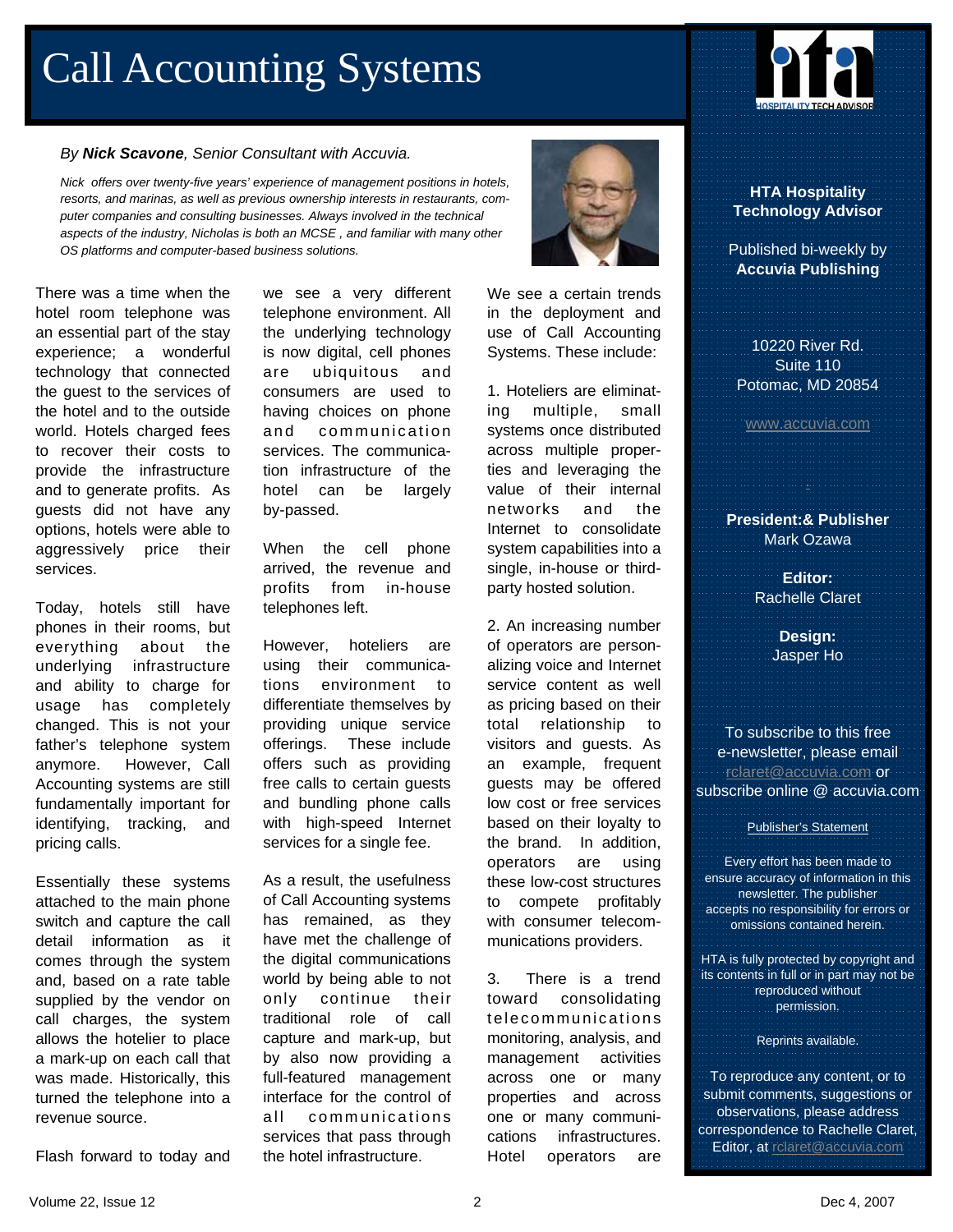# Call Accounting Systems

establishing a single standard reporting and analysis structure that is enabled by a single system deployed across multiple properties.

4. Employee attention is moving away from monitoring and analysis of the telecommunications infrastructure and is focused instead on ways to better illuminate, measure, and resolve problems and opportunities.

5. Hoteliers are managing switched voice, voice over Internet, and broadband Internet services from a single billing and provisioning platform. They seek a single enterprise pricing strategy regardless of various technologies across multiple properties.

6. Costs and revenue losses are being reduced as operators shorten the cycle time between a telecommunications problem's occurrence and its resolution.

This is achieved by integrating both technology and analysis processes for the rapid monitoring and initiation of action.

7. Operators continue to seek ways to minimize the number of interfaces and system integrations as both a cost and a point of failure. They are seeking middleware solutions that standardize interface management and provide a single platform for monitoring and management across one or many of those properties.

8. An increasing number of hoteliers are turning to hosted solutions through which they license the software as an ongoing service, which often includes value added services provided by their vendor.

As we became a digital society, the desire for more granular information and management became more

important. In the hospitality business, the need to 'personalize' the guest experience will continue to grow, and a natural extension of that will tie the guest's personal communication platforms to the hotel infrastructure, so that their needs can be addressed.

Call preferences, frequent numbers, flat rate pricing and the rest are all now expected services that have become essential parts of the guest stay. Call Accounting gives the hotel the ability to control, manage and adapt the communication infrastructure to meet these challenges in new and creative ways.

*Our thanks to Diane Estner , Director of Global Sales for SDD for her assistance with this article.* 

## FCS Computer Systems (Singapore) FCS Computer Systems (Singapore)

FCS is part of **Planet One Pte Ltd**, based in Singapore, which is a regional network of technology companies aimed at accelerating productivity, profitability and global success for businesses. Planet One works towards providing a singlesource delivery of end-to-end solutions by forming strong relationships with its technology partners and by combining the expertise and coverage of its technology-related companies throughout Asia Pacific, which include **3D Networks**, **Net ProActive Services** and **FCS Computer Systems**.

Founded in 1982, and with headquarters in Kuala Lumpur, FCS Computer Systems is a major converged communications integration (CCI) vendor to the hospitality industry in Asia Pacific, and now has offices in sixteen countries. The company has provided CCI solutions to more than 2,500 hotels and installed over 4,000 solutions in over 32 countries.

FCS specializes in billing services systems, voicemail, interactive voice-fax systems, IP-based converged telephony integration, customer operated call centers, integration to host computer systems, XML applications, and interfaces to a wide

range of mobile devices.

According to Singapore-based Tony Lee, Chief Executive Officer for the Group, FCS' Windows-based product, FCS Winsuite Call Accounting, has now evolved into a Universal Billing System which enables a range of services to be billed either at property level or at geographical level.

FCS WinSuite is a single call charge and billing system that manages the costs of telephony and service usage in a hotel. The application allows hotels to migrate from present premise-based systems for PMS and Call Accounting to a centralized system without the need for replacing the current PBX system at each hotel property.

Winsuite Call Accounting integrates with all major PABXs on the market today, including: **Avaya**, **Alcatel**, **AT&T**, **Ericsson**, **Fujitsu**, **NEC**, **LG**, **OKI**, **Philips**, **Siemens**, and **Cisco**.

Cleo Lim, FCS' Regional Marketing Manager, also based in Singapore, spoke to Accuvia about the trends she is seeing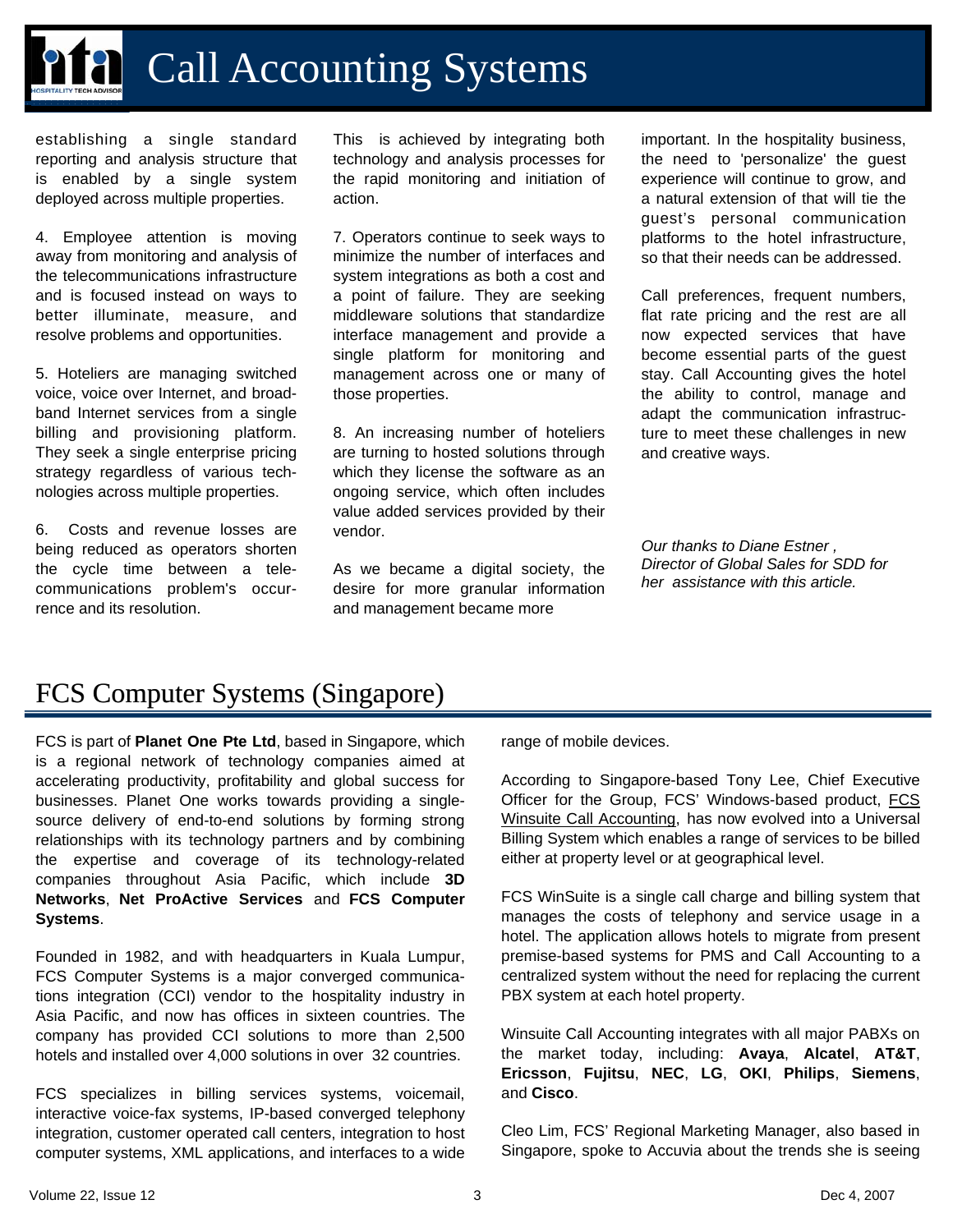in Call Accounting. She told how hotels are constantly looking for ways to optimize the bottom line, and that they look to billing systems to apply the process of sourcing vendors, presenting data, negotiating, demand forecasting and pricing strategy.

'With the possibilities that convergence offers, hotels will soon get complete visibility across all revenue channels for total profit management,' she said. 'They also get many advantages, including a trusted price strategy, from the application.'

FCS customers include: **Hilton Hotels**, **Starwood Hotels and Resorts**, **Six Continents Group**, **Pan Pacific Hotels and Resorts**, and **Marriott International**.



### Tiger Communications, PLC

Hampshire, UK-based **Tiger Communications** is a global provider of Call Accounting systems to hospitality and other industries, and has offices in Belgium, Dubai, Mexico and Portugal. Specifically for hotels, Tiger offers:

TIGER HOTEL PRO, designed to maximize telephony & data revenue whilst improving guest satisfaction. It contains a suite of features that help hoteliers encourage guests to use the telephone services and facilities available, not only within their rooms but also throughout the hotel.

TIGER InnOvation 2020 combines voice mail, automated attendant, and wake-up calls in one system. Its feature set transforms guest phones into complete information centers, which translates to increased productivity and profitability. The application interfaces with a hotel's existing equipment, so there is no need for replacement phone systems.



Tiger IP Connect Lite is a Windows-based software solution to manage a single **Nomadix** powered hotspot. This solution is designed to enhance the Internet service billing capabilities of hotels and any other public service provider, and simplifies the setup and management of a hotspot and its customers. Tiger IP Connect interfaces to the most common PMS.

Tiger also offers Tiger XML Guest Services, through **Cisco** & **Alcatel** IP Phones.

We spoke to Simon M. Udell, Global Hospitality Solutions Director at Tiger, and asked him what trends he is seeing in Call Accounting. He replied that Tiger as a company are seeing increasing desire to centralize solutions. 'This ranges from clustering or regional groups, centralizing of whole groups, through to hosted and managed,' he said. 'Customers are also looking for transparency in telephone call charging, along with expertise in assisting with the levelling of call rates.'

Udell continued by saying that with the need to protect existing revenues, they have seen a big swing away from the traditional "lock it in the comms room and leave it alone", to a much more proactive management and analysis of voice and data.

In terms of what hospitality operators currently seek in a call accounting system, Udell believes the main drivers are ease of support and deployment, guest-centric services, estate-wide view of usage and configuration, and enhanced IPT integration.

We then ask him how Tiger is enhancing their hospitality offering to keep up with the competition. Udell replies that the company has always strived to provide solutions to meet today's needs, with the capability to expand for tomorrow's. 'We are focused on providing Guest Centric solutions that integrate with many other systems to provide a seamless look, feel, and experience for the guest,' he went on.

'We have expanded our flexibility around guest information, loyalty and packaging, along with strong offerings for multivendor XML and HTML delivered Guest services, to ensure that the look and feel across PDA, notebook, TV, and room phone are the same.'

 And can Udell think of a client who has used their application in a particularly interesting and innovative way? 'One of our customers users our products to allow their guests to authenticate their loyalty membership in order to gain free HSIA,' he answered.

'Another uses or products to deliver Golf Tee-Off times and messages direct to the display phones within their lodges.'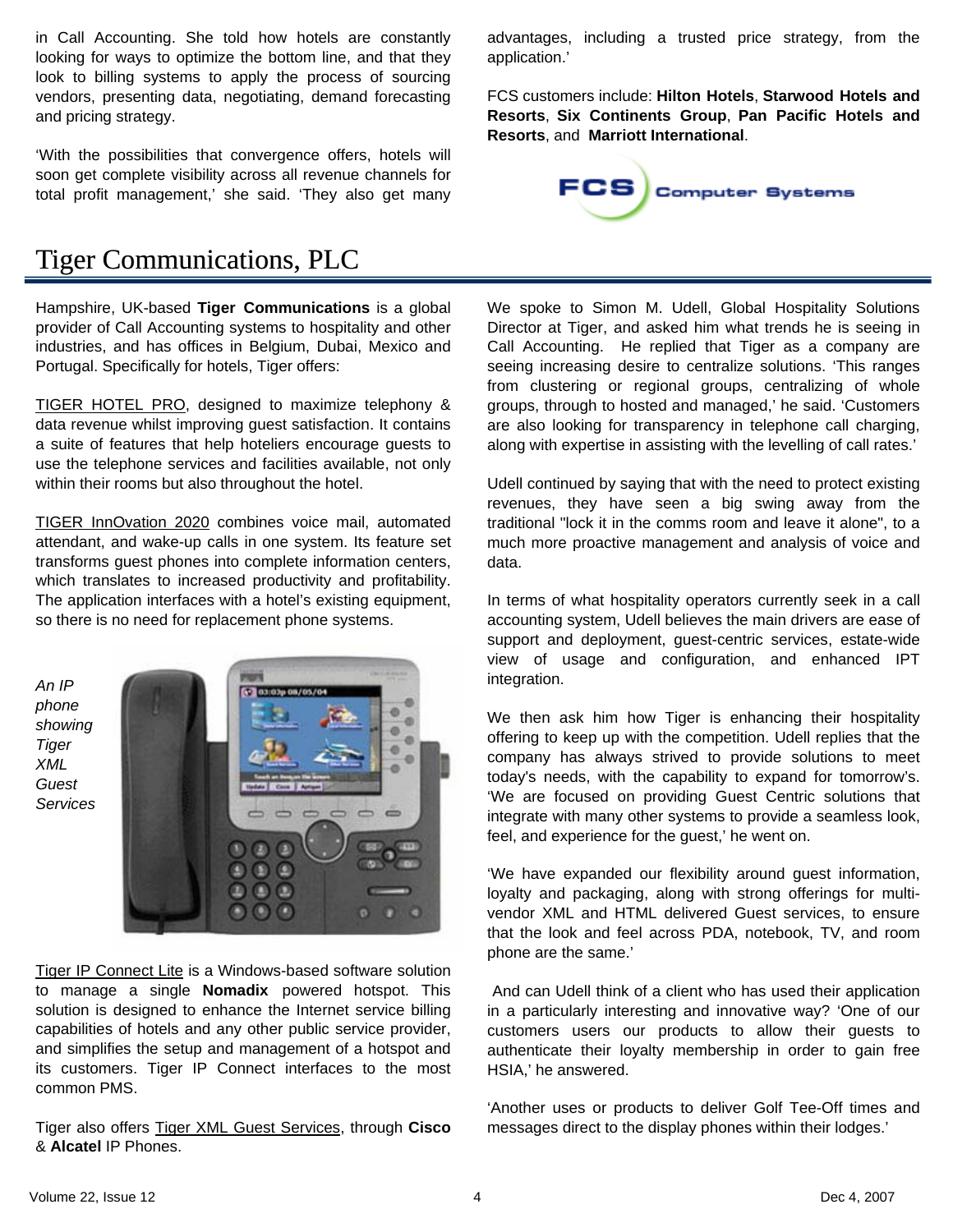Delray Beach, Florida-based **SDD** develops JAZZ Fusion, an on-premise server-based software system for provisioning voice services and broadband Internet services to guests, tenants, visitors, and employees. JAZZ Fusion can be delivered as On-Premise, Centrally Hosted SaaS, Fully Managed, or as Web Services.



We spoke to Diane Estner, Director of Global Sales for the company, who said that the primary strength of SDD is that they offer a fully centralized enterprise solution.

For example, SDD connects all the **Hyatt Hotels** in North America, using one single system, which both optimizes operations and reduces costs. By using one system across all properties, all data is stored in one location, billing can be personalized, and profitability can be easily managed.

Estner also cites **Wyndham Hotels** – the first major brand to install SDD's single, enterprise system, in 2002. They wanted to offer free local and domestic phone calls and free Internet access to their loyal guests, which at the time was unprecedented.

Wyndham proceeded to build a very successful loyalty program, which became the driver for this initiative. 'Wyndham became their own ASP,' said Estner, who added that costs for the group were very low, as guests continually used their cell phones to communicate.

'We became the interlink between Voice and Internet,' she said, 'and this was our entrée into becoming a centralized, Customer hosted enterprise-level ASP platform for billing & provisioning.'

This was over five years ago, and now SDD has numerous hotel brands using a centralized, ASP system, which Estner believes is becoming a lot more accepted in the industry. She thinks there is a lot of growth in properties taking solutions above-property, with Voice and Internet managed on converged networks. 'I'm seeing that guests *are*  communicating as much, if not more than before  $-$  it's just done in a different way.'

JAZZ Fusion is a fully integrated converged platform for Voice and Data. Most vendors offer vertical applications, such as 1 x PBX, 1 x VOD System, 1 x Internet Gateway for guests... but JAZZ is more middleware, and scales horizontally, and across technologies and across multiple properties. 'We are agnostic to the technology used, which has allowed us to position ourselves where we are today. As far as I know, we are the only ones doing this,' claims Estner.

'Hoteliers are starting to think: "we'll ultimately end up giving Voice and Internet services away," but I don't agree. Consumer communications are not free today and they never will be. And consumers don't even expect free. But they do expect market prices and not 10,000 percent markups. The profitable hoteliers I see are matching pricing with the overall guest relationship.'

Like the consumer communications industry (i.e. mobile phones), the profitable hoteliers today realize that control of their billing and provisioning system is the core strategic technology.

We then discuss billing, and how if the guest is, say, a special corporate client, or platinum loyalty member, the hotel can decide how to charge them. 'This is what we call guest-centric, or guest-dynamic billing,' said Estner. SDD receives a record of the guest once they have checked in, and is told how to treat them. This could involve giving the guest certain services for free, if they are a profitable customer in other areas.

Hotels that have all properties on one system can offer special rates for communications billing, so that, for example, all **IBM**  guests staying at any location are offered a special price – as they are all on the same database. 'This is one of the things that has made us successful. It's a very cost-effective way to offer personalized billing.'

On a general note, Estner confirms that phone and Internet are today profitable hotel services. She describes the hotelier's real communications challenge this way: 'hoteliers for the first time have to compete on price and must actually manage to profitability.'

This is harder now in a rapidly changing industry and hotels have not had the tools or resources on-property to continuously drive costs, revenue, and profit improvements.

'We found that having intelligence and profit management is very important, so now we offer both a technical platform and profitability management service to drive the bottom line, and take every opportunity to increase revenues,' she said, adding that: 'It's nice to have the tools but the real value is when you add a super-user analyst who can reach across your properties and find profits for you.'

SDD provides such analysts as part of their JAZZ TeleManager Services. The analysts shift hoteliers away from just finding telecommunications bottom line problems and toward acting on the opportunities the analysts present them. They help structure hotel telecommunications management around bottom line returns.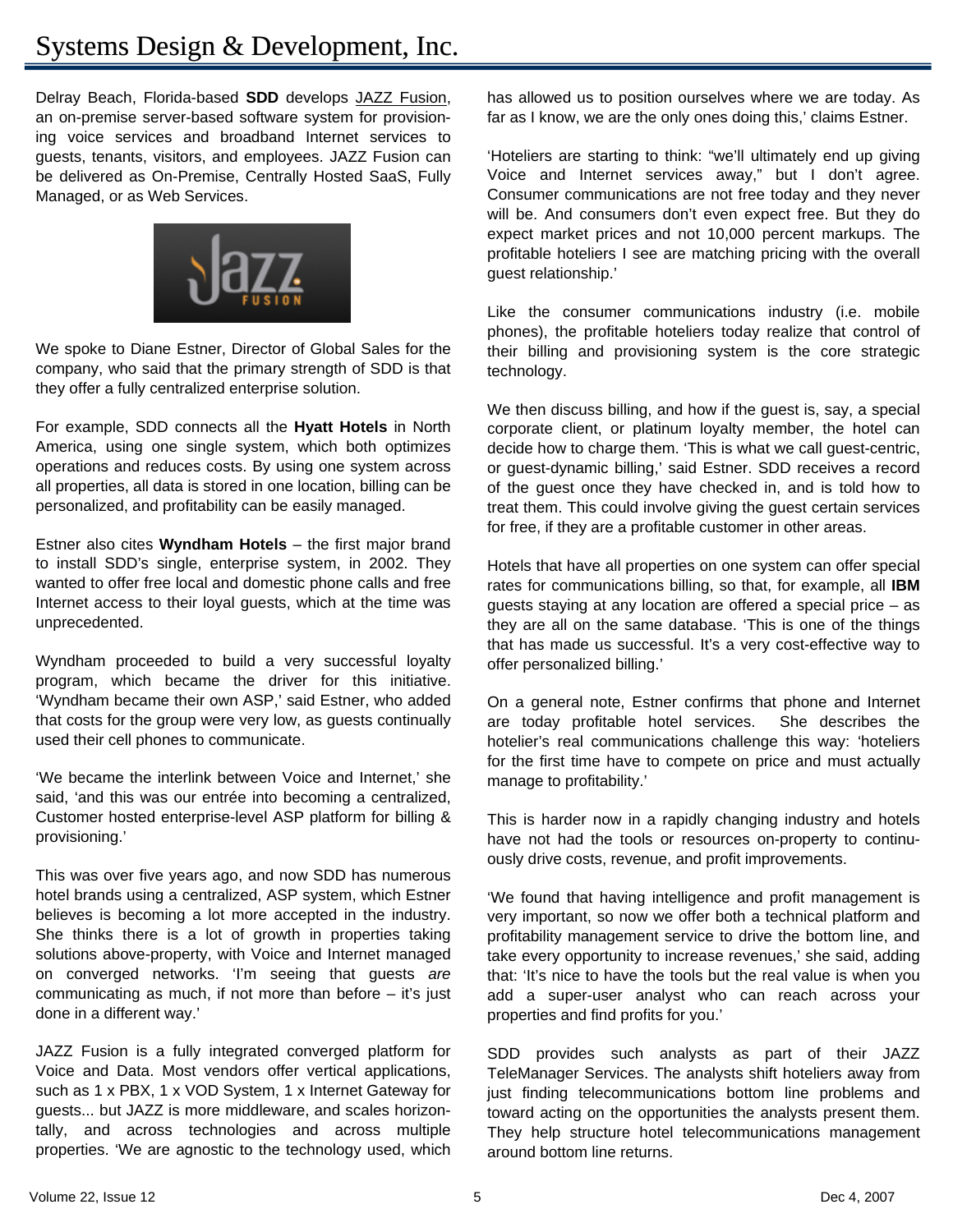## **Comtrol Corporation**

Maple Grove, Minneapolis-based **Comtrol** is a major player in device connectivity, and offers a wide range of hardware, software, and supporting services.

The company is the sole developer of a universal interface technology, known as **Lodging Link**, that creates seamless communications between a hotel's PMS and its guest service systems, such as call accounting, keyless entry, PBX, voice mail, etc., and currently offers hundreds of interfaces that are operational with many major property management systems.

Comtrol's hospitality products division supplies Lodging Link technology direct to PMS vendors for hotel device connectivity and the integration of disparate systems.

The PMS/GSS interface is necessary to enable centralized and efficient management of lodging facilities. It allows for tracking, capture of charges, and other activities related to automated in-room services like telephones, pay-per-view movies, electronic mini-bars, and Internet access.

Comtrol provides a total solution to the historical problem of interfacing so-called "incompatible" systems. Lodging Link "speaks" in the company's proprietary Universal Hospitality Language Layer (UHLL), providing connectivity and bi-directional communication between the major PMS and GSS systems on the market today.

Comtrol's Lodging Link product was formerly owned by **Protocol Technologies Inc.**

Last month, Comtrol announced its 60th Lodging Link partner, NOVEXSYS, developed by **Centrada Solutions**  **LLC**. NOVEXSYS is a web-based, OTA-compliant PMS, on the market since September, and is one of the only solutions of its kind that is SaaS-based and operates with a hotel's existing hardware. It is built on the Microsoft .NET Framework and so incurs no licensing fees.

'NOVEXSYS is perfectly paired with Lodging Link technology and our business model,' said Bradford Beale, Vice President of Comtrol Corp. 'Our joint solution offers service-oriented hotels a scalable, affordable, and easy-to-use solution.'

Steve Woodward, President of Centrada, commented: 'Our mission is to provide just the services smaller hotels need, at a at a price point they are comfortable with. Lodging Link is a natural choice for us as our hotel guest-device interface provider. They allowed us to select just the interfaces we want from their extensive library, installed via the web.'



Lodging Link

#### Resource Software International Ltd. (RSI)

Founded in 1990, Oshawa, Ontario**-**based **Resource Software International Ltd (RSI)** is a developer and manufacturer of communications management solutions. The company also offers a range of other products, including call accounting, hotel/motel management, ACD reporting, CCR, Voice Mail & IVR reporting, carrier comparisons, and rebilling outsourcing services.

For hotel customers, RSI offers its **SHADOW** cms Hospitality call accounting solution, that integrates with property management systems for billing purposes.

Rito Salomone, President of the company, spoke to us about what features and functionality he believes hospitality operators are looking for in a call accounting system.

He began by saying that communication services are

essential to the majority of hospitality guests. 'It is imperative for sophisticated hotel billing software to account for telephone charges, Internet usage, equipment fees, surcharges and taxes in real time,' he stated, telling how virtually every major hotel has some form of call tracking or call accounting software.

In the past, he continued, a decent hotel call accounting system would generally have been left in the back room, logging long-distance call records from a PBX serial port. The system would apply exorbitant rates and post them to the PMS. However, hotel telecom revenues are now declining at a rate of 3 to 6 percent p.a. 'Hotel general managers and comptrollers are forced to become more creative to meet bottom line objectives for communication,' he said.

Volume 22, Issue 12 6 Dec 4, 2007

Salomone believes that the traditional call accounting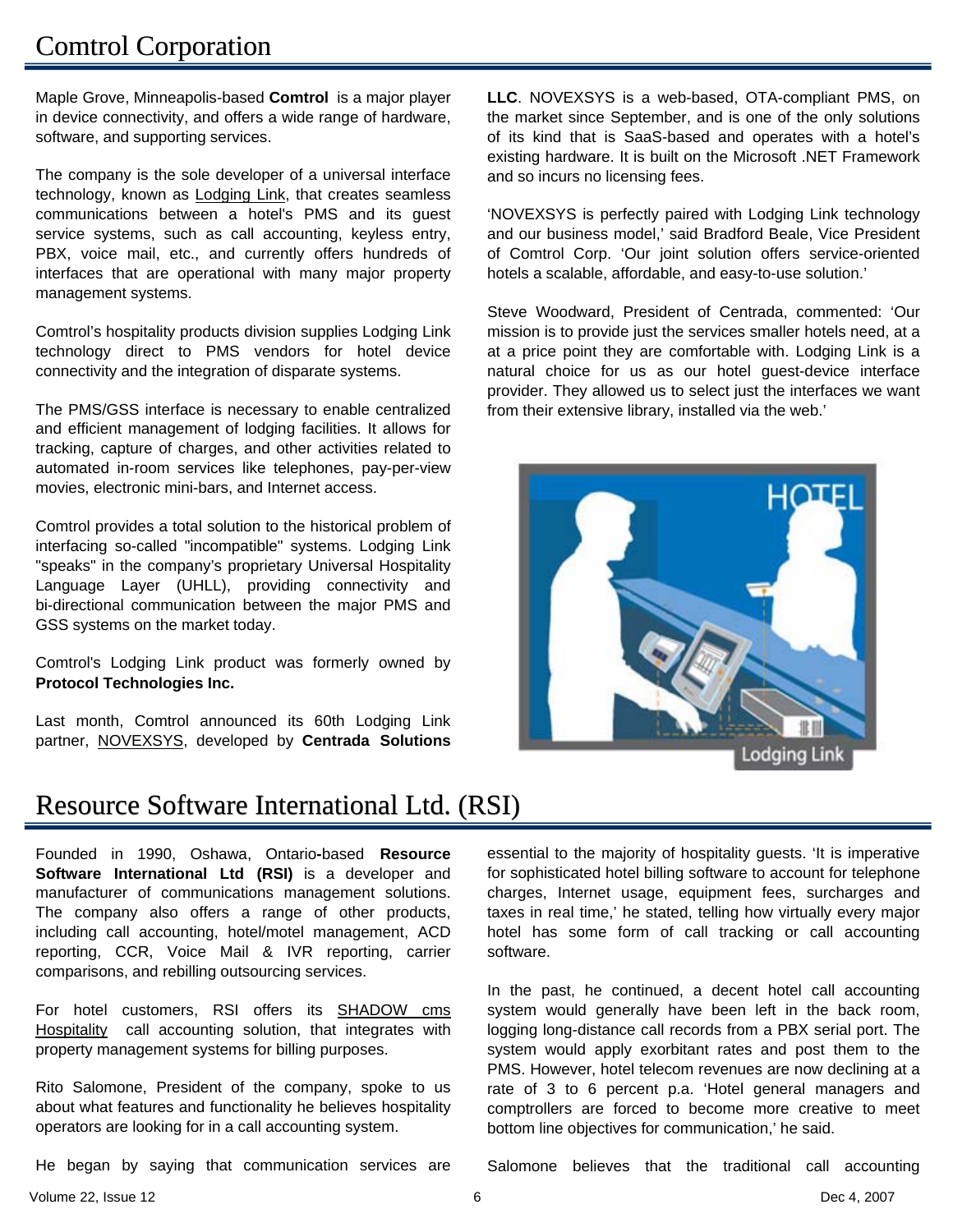system cash cow needs to be fine tuned to adapt to new technologies and market competition. 'The answer lies in the creative use of new call accounting modules, or more appropriately, a communication management system (CMS).'

According to him, the proper utilization of a hotel call accounting system can still derive huge benefits. For example, guests that get busy signals will find alternate ways to make telephone calls, and it is crucial that a property tracks the number of busy signals, overflow or blocked calls. This can be accomplished through the use of traffic reports that identify grade of service and peak calling hours, and which often recommend the proper number of trunks or lines for the property to run smoothly.

Salomone is aware that long-distance calling has been declining for years. However, he counters, local and toll free calls have been fairly steady, and so the use of billing thresholds can help increase revenue. For instance, a guest that talks for thirty minutes on a local call could be charged a small amount for facility usage; and some hotels have turned to adjusting room rates a fixed amount to compensate for lost telecom revenue.

Salomone also discusses the advent of flat-rate VoIP providers, which has given the business traveler the ability to bypass toll charges. 'A modern communication management system should be capable of adding Internet usage charges into guest folios,' he said.

Proactive hotel properties use call accounting reports to determine calling patterns that show where guests are calling. These statistics help the hotel target marketing and negotiate better tariff plans, explained the president.

'Night auditors have always been asked to reconcile daily transactions; however, most failed to reconcile the transactions against the actual telephone bill,' he said. 'Examining telephone company records versus the call accounting records helps to ensure that all calls are being recorded, billed and appropriately surcharged.'

Finally, Salomone commented that many hotel call accounting systems are missing critical information, with extensions often not identified correctly as guest rooms, conference rooms, VIP or administrative, causing potentially lost revenue. 'Properties should ensure that their call accounting system is loaded and configured properly on a monthly basis,' he advised.





Featuring the Hostec-Europe Senior Management Conference: bringing together high level decision makers in the hospitality industry for a dynamic day of strategic education and networking

For more details on the conference, exhibiting, sponsorship and visiting, please contact Mark Ozawa on mozawa@accuvia.com

#### www.hostec-europe.com

Volume 22, Issue 12 7 Dec 4, 2007

**EUROPE**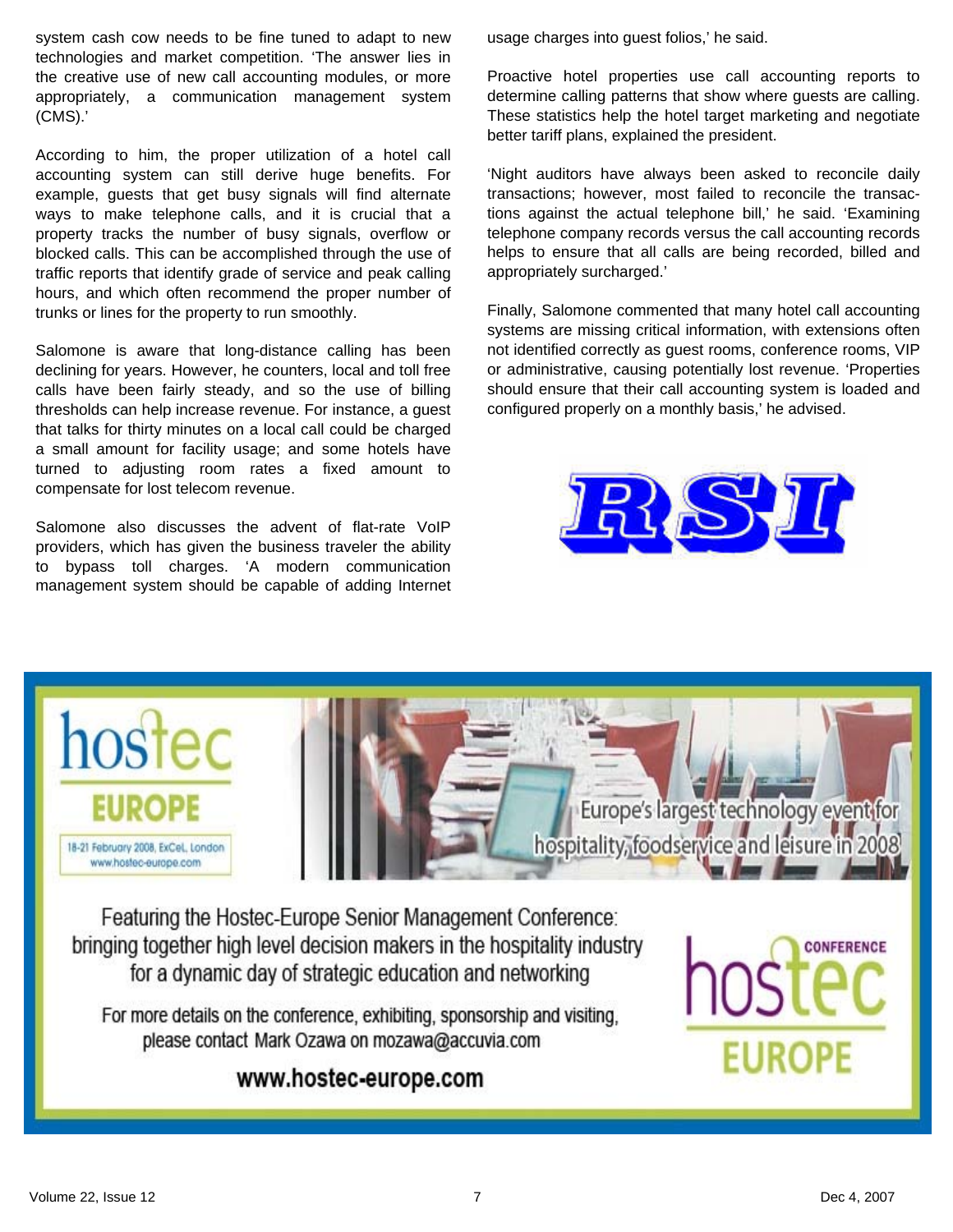

#### Highlights From Greenbuild Exhibitors

**Greenbuild**, sponsored by the **U.S. Green Building Council**, was held at McCormick Place in Chicago earlier this month. The event, aimed at hotel developers, showcases everything necessary to build smart, high-performance buildings, and attracted around 850 vendors. Some highlights follow:

**Osram Sylvania** announced its participation in the **U.S. Environmental Protection Agency**'s Climate Leaders program, which involves reducing its corporate-wide greenhouse gas emissions. The commitment is one of the many goals set by the company' recently launched Global Care program.

Tennant Co. introduced ech<sub>20</sub>, a cleaning technology that electrically activates tap water to make it act like a detergent with no added chemicals. ech2o is claimed to be the same or better than general purpose cleaners, without the negative environmental impact and health issues associated with producing, packaging, transporting, using and disposing of traditional cleaning chemicals.

**Lutron Electronics** launched a new campaign: "Light Greener, Light Better." One of its goals is to let people know that they can control how much light they use in any situation without sacrificing quality, at the same time saving money and contributing to a healthier environment. Quantum, their new product for whole-building lighting and energy management,

provides tools that identify and quantify energy savings.

**Hobart Corp.** has earned Energy Star certification for its resource-efficient dishwashing machines. On average, select Hobart's warewashers use 25 percent less energy and 25 percent less water than non-Energy Star models.

**Zeroflush Inc.** featured its Zero Water Urinals that offer up to 15,000 uses before any maintenance is needed.

**Waterless Co.** introduced a new waterless urinal model made from soy-based material.

**Architectural Area Lighting**, provider of outdoor fixtures for commercial applications, announced that it has neutralized its carbon footprint by taking steps to offset its carbon emissions.

**Bentley Prince Street**'s California mill has become the first US carpet manufacturing facility to receive a silver rating from the U.S. Green Building Council's Leadership in Energy and Environmental Design Green Building Rating System for Existing Buildings (LEED-EB).

**EnviroGLAS**, which converts post-consumer and industrial glass bound for the landfill into sustainable and ecological materials, introduced **EnviroMODE**, made from recycled porcelain from sinks and toilets.

#### Hilton Introduces the Ecotainer

**Hilton Garden Inn** recently introduced the ecotainer, an environmentally friendly coffee cup, in over 340 locations across North America. Developed by **International Paper**, the cup is the only all-natural hot beverage paper cup that is coated with a corn-based plastic that requires less energy and generates less greenhouse gas during manufacturing. Cups can then be composted, rather than landfilled.

'Looking ahead to new ways to be more environmentally sensitive while providing guests with the consistent products, innovative amenities and friendly service that Hilton Garden Inn is known for, we are proud to be the first hotel chain in North America to offer the ecotainer in all our hotels,' said Jim Cone, Vice President of Marketing for the Group.

#### Cedar House Blends In Well With Its Environment

Situated in the Sierra Nevada Mountains, the 42-room **Cedar House Sport Hotel**, which opened in mid-2006, is hailed as one of the most environmentally efficient buildings around. Blending in well with the natural environment, the hotel uses cedar logs acquired from a reforestation project, and recycled steel. A pond captures rainwater for later use; a green roof featuring native perennials helps to reduce storm run-off; and rustic rain chains hang from it to channel rain water to the lower garden.



*The* 

*Sport Hotel*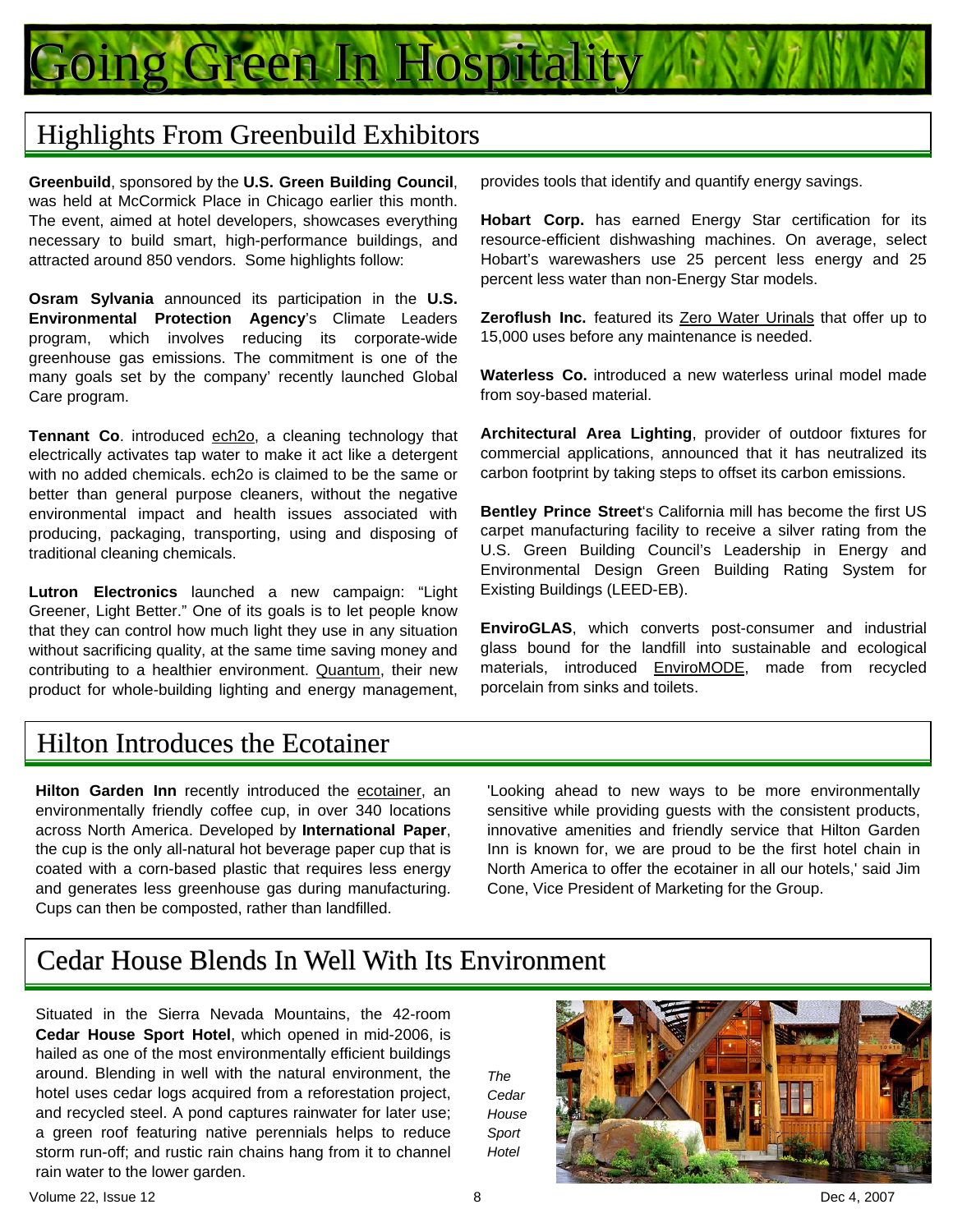# Marriott Heads For Zero Net Waste In Five Years

To mark America Recycles Day on November 15, sponsored by the **America Recycling Coalition**, **Marriott International, Inc.** headquarters has announced it will begin eliminating 2.5 million pieces, or 20 tons, of Styrofoam and plastic utensils annually, and replacing them with fully biodegradable products made of potato, sugar cane and cornstarch.

The initiative is part of a Marriott's global campaign to reduce its environmental footprint and save energy costs.

'This is just one step toward Marriott's efforts to integrate environmental sustainability into our business strategy, acting both locally at our headquarters and globally across our 3,000 hotels,' said Arne Sorenson, Co-Chair of the company's Green Council and CFO & President, Continental European Lodging.

Marriott HQ has also designated thirty parking spaces for drivers of hybrid vehicles, and is giving away reusable "to go" mugs and water bottles to employees, who also stand to learn green office strategies, with demonstrations on recycling, composting and energy conservation.

Marriott is on track to reduce greenhouse gas emissions by nearly one million cubic tons by 2010 - the equivalent of removing approximately 140,000 cars from the road.

The company has been recognized as a "Partner of the Year" by the **Environmental Protection Agency (EPA)** since 2004, and over 250 of its hotels have earned the EPA's Energy Star label.



# **Hostec-Europe 18-21 Feb 2008 www.hostec-europe.com**



**Hostec-Europe** is co-produced by **Hostec Events** and managed by London, UK-based **FreshRM**.

The event will host free daily seminars with top technology experts, as well as a management conference, which will require payment to attend.

To save £30 at the door,

#### **PRE-REGISTER FOR HOSTEC-EUROPE FOR FREE**

by clicking here:

**http://www.hostec-europe.com/ page.cfm/Action=PreReg/PreRegID=1/ t=m**

#### **NEW for 2008:**

#### **Senior Management Conference**

Hostec-Europe will be hosting a new, two-day Senior Management conference in 2008. IT professionals from the hospitality, foodservice



and leisure industries will discuss strategic developments and forthcoming trends within the technology sector. This is a paid conference.

**Conference program and registration details are coming soon!** 

#### **Exhibiting and Sponsorship Deals**

There are plenty of opportunities to ensure you enhance your profile further at Hostec-Europe.

Sponsorship packages include Senior Management Conference, Seminar Theatre along with pre show email shots and bespoke packages to suit your budget needs.

Key exhibitors include:

**Ascom Wireless Solutions** 

**Cenium UK Ltd.** 

**Comtrex Systems Corp.** 

**GuestLine Ltd** 

**I-Control Hospitality Ltd** 

**NSP Europe** 

**Teledex, LLC** 

GLOBAL SPONSOR:



**To reserve your stand** please contact:

Marie-Clare James — UK **marieclare.james@freshrm.co.uk**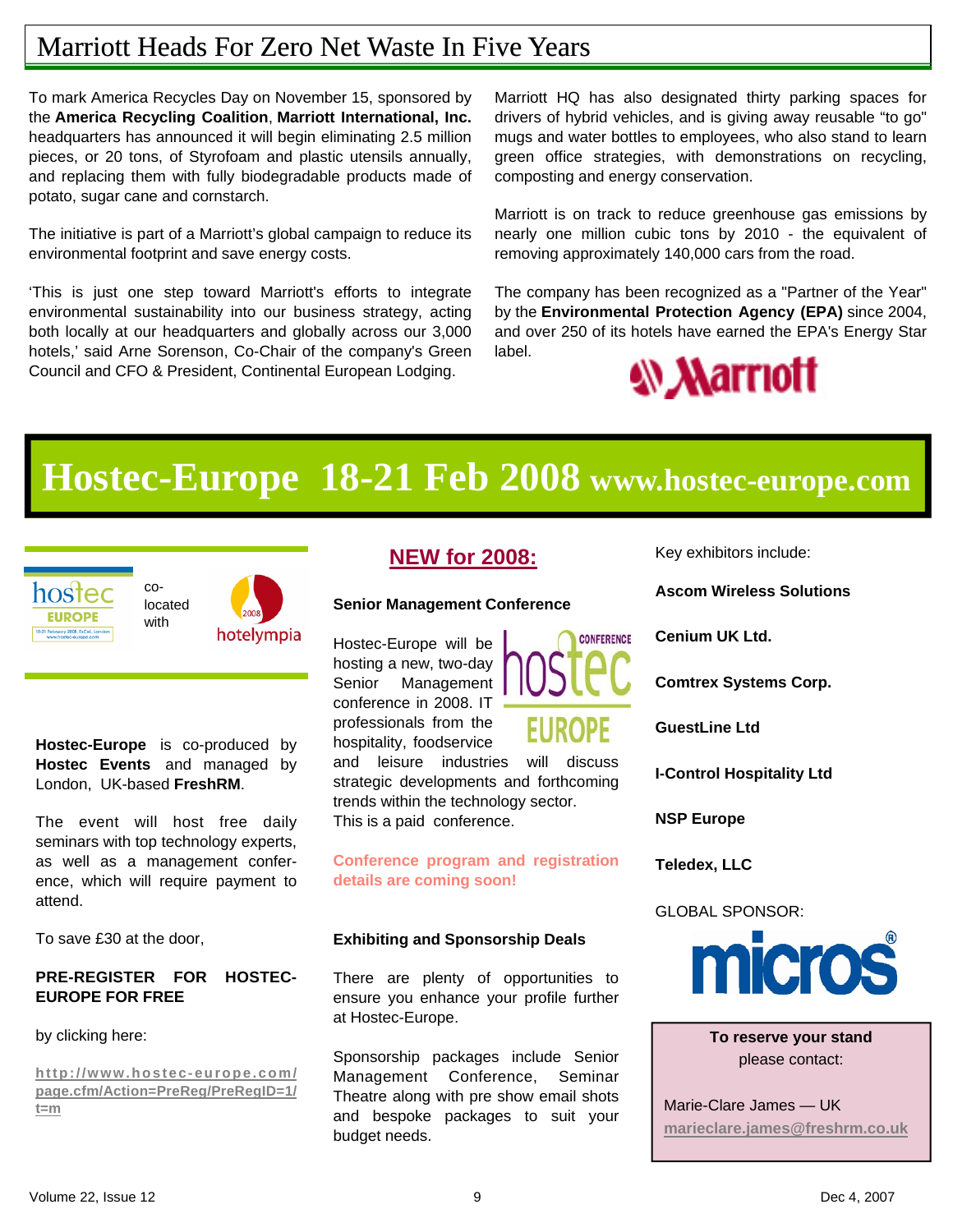

Hostec Events organizes and produces the best of tradeshows, exhibitions, conferences and networking events promoting the developement of technology informaiton and education within the hospitality, foodservice and retail industries.

The 2008 Hostec Events program includes:

| <b>February</b><br>18 - 21, 2008 | <b>Hostec-Europe</b><br><b>hostec</b><br>Co-Located with Hotelympia<br>ExCeL. London<br><b>EUROPE</b><br>www.hostec-europe.com |
|----------------------------------|--------------------------------------------------------------------------------------------------------------------------------|
| <b>February</b><br>19, 2008      | <b>Hostec-Europe Senior Management Conference</b><br>ExCeL. London<br>www.hostec-europe.com                                    |
| <b>April</b><br>19 - 21, 2008    | <b>FS/TEC</b><br>FSTEC<br>Dallas, Texas<br>www.fstec.com                                                                       |
| <b>April</b><br>20, 2008         | <b>FS/TEC Official Party</b><br>Dallas, Texas<br><b>FSTEC</b><br>www.accuvia.com/fstecparty                                    |
| May<br>19, 2008                  | Technology Dinner @ NRA<br>Chicago, IL                                                                                         |
| September<br>17 - 20, 2008       | Hostec-Asia<br>Thailand @ IFHS<br>Food &<br>Bangkok, Thailand<br>www.hostec-asia.com<br>urkailkanid                            |
| <b>December</b>                  | <b>Hostec Marketplace</b><br>Shanghai @ FHC China                                                                              |